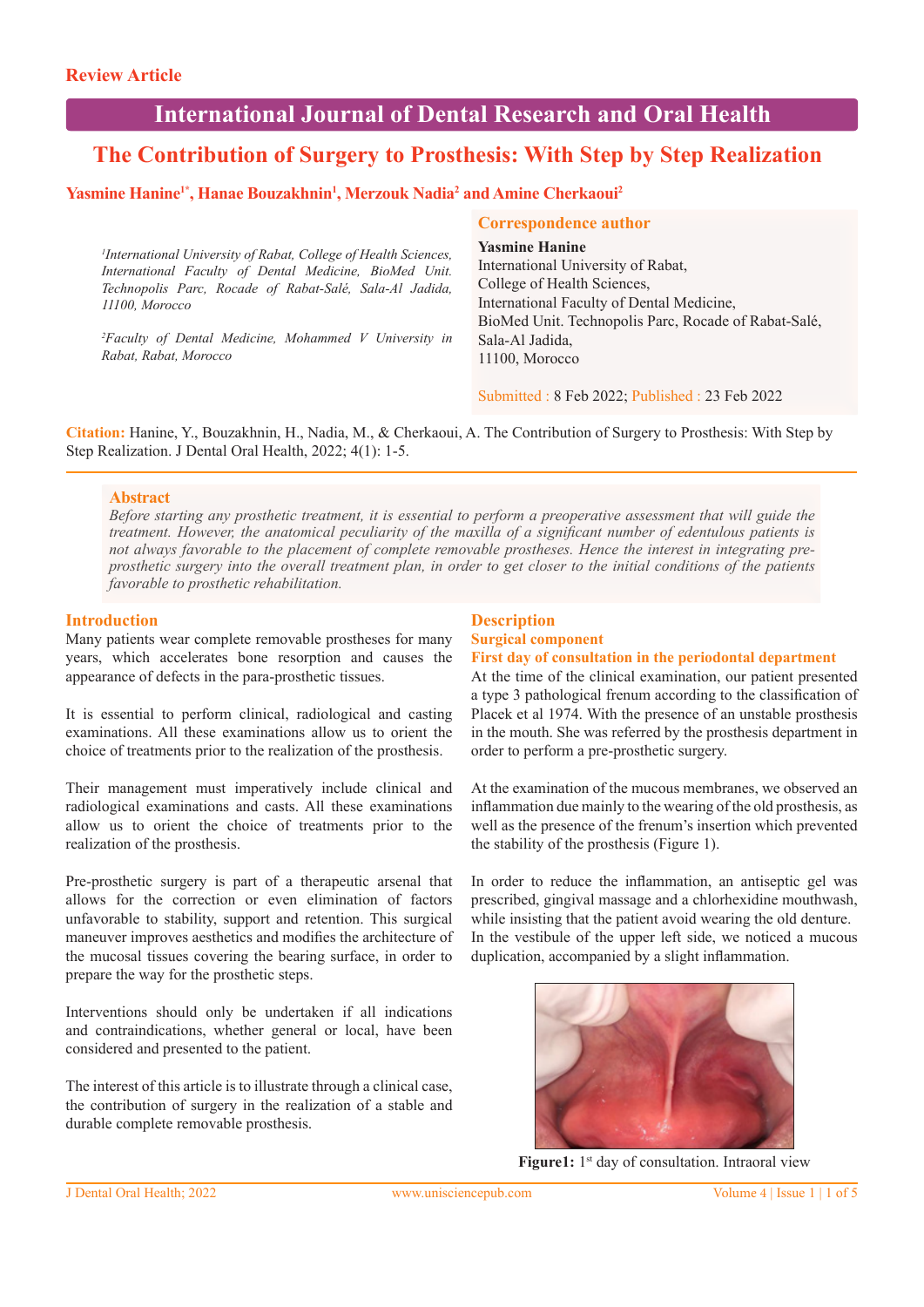#### **One week later**

There are several techniques for frenectomy, the simplest of which consists of performing a para-apical anesthesia in the vestibular region. The incisions in the attached gingiva 1 mm on either side of the attachment of the frenulum to the gingiva delimit the two sides of a triangle whose gingival apex may be in the interdental space or on the palatal surface. Then a second triangle with the opposite vertex is dissected on the inner side of the lip, in the labial mucosa, using a blade or gingival scissors, the whole forming a diamond. This technique, which we chose, allowed us to obtain a complete and optimal healing of the mucosa (Figure2).

The prescription consisted of an analgesic, a chlorhexidine mouthwash, and finally an antiseptic gel to massage the surgery area.



**Figure 2(1)**



**Figure 2(2) Figure 2:** Day of surgery intraoral view: 1: After surgery, 2: After sutures

#### **Two Weeks after the procedure**

The patient was seen again for removal of the sutures. We noticed an almost complete healing with a disappearance of the inflammation (Figure 3).

For visible mucosal lesions, a prescription was made based on an antiseptic gel that was applied with massage to the inflamed area.



**Figure 3:** 2 weeks after surgery: Intraoral view

#### **Prosthesis section**

 It is agreed that the healing time for taking the final impression is four weeks on average for the first intention healing (Tacquet & Hoornaert, 2013). In this phase the mucosa must have a normal aspect without any morphological defect or inflammation to be able to start the prosthetic steps.

The objective is to achieve a satisfactory prosthetic rehabilitation on the functional, aesthetic and psychological levels (Zerbout, 2014).

The prosthetic step that follows the healing phase is the primary impression taken by a commercial impression tray. After receiving the primary models and the individual impression trays, they must be adapted in the mouth to check their stability as well as the quality and location of the edges (Biou, 1996). Impression tray specifications:

- Rigid base
- Smooth rounded edges 2mm from the mucosal reflection line
- Biocompatible material
- Bead conforms to paraprosthetic structures

The registration of the peripheral joint is the first step to be validated; it is an essential step for a perfect registration of the paraprosthetic musculature in dynamics. Immediately after remargining, the secondary impression material is applied to the margins and intrados to fine-tune the secondary impression (Figure 4).





**Figure 4:** Study designs from the primary footprint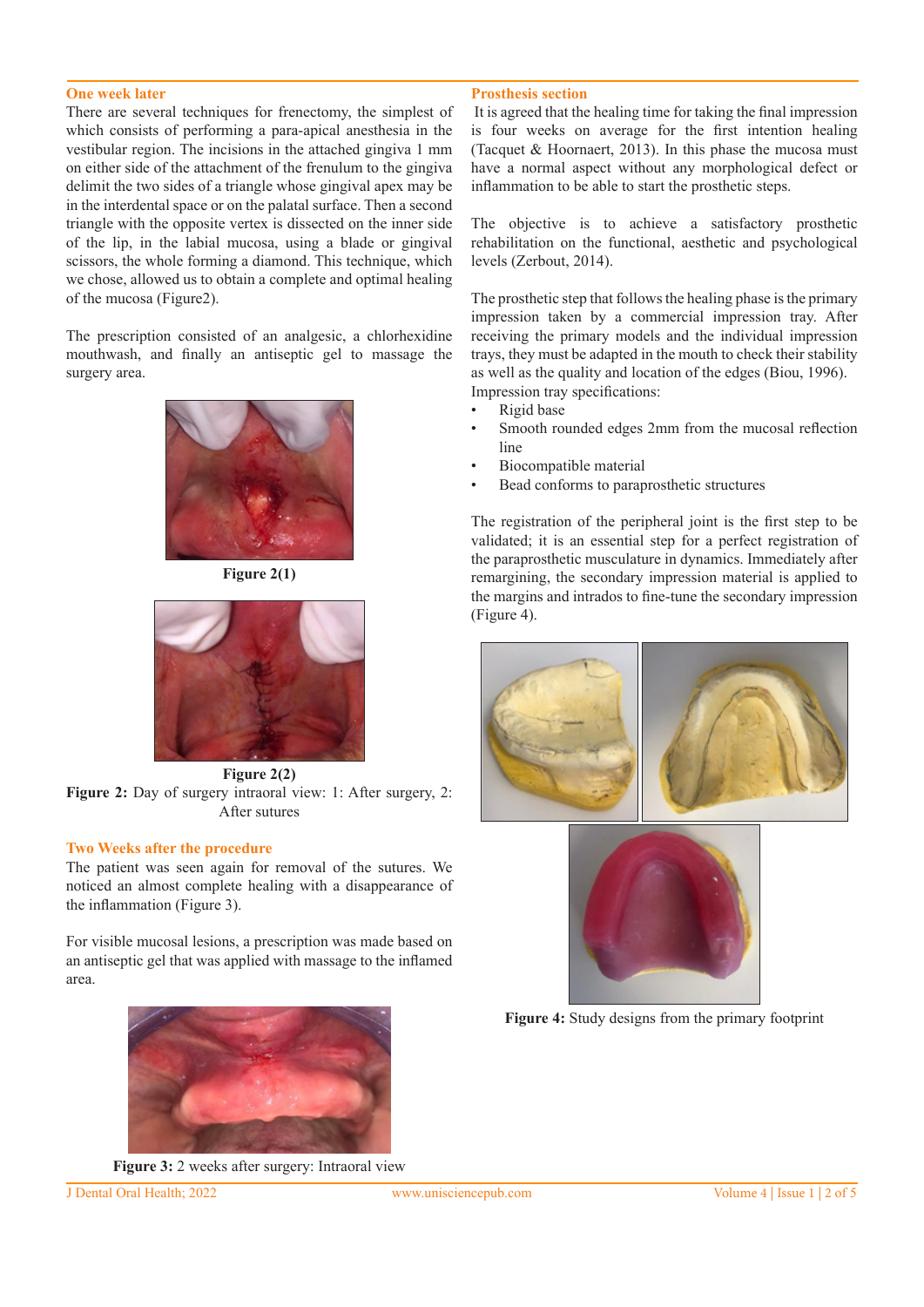

**Figure 5:**Maxillary and mandibular secondary impressions

The recording of the maxillo-mandibular relationships (MMR), imposes the use of occlusion models because of the complete absence of teeth.

After receiving the model from the laboratory, its stability is checked on the model and then in the mouth. Before determining the orientation and inclination of the occlusal plane, the facial integration of this occlusal model is necessary. In our patient's case, we added Kerr paste on the vestibular side to improve the anterior esthetics and to make up for the insufficient labial support.

Indeed, the validation of the anterior labial and posterior jugal support allowed us to start the next phase which is the determination of the occlusal plane (OP) of the patient. To do so, an adaptation and a finishing of the surface of the bead is necessary, in order to be able to apply Fox's rule on this bead (Devin, 1960).

The anterior component of the OP is determined by parallelism with the bipupillary line, and the posterior component is determined by parallelism with the Camper plane. After finalizing this step, indentations were made in the posterior to be able to reposition the model on the Moyco wax fork and still in centered relationship (Dabadie & Jacquemond, 1986) (Figure 6).





Figure 7: Stability of the facebow on the face (front view (a) and side view (b))

When introducing the fork first into the oral cavity, it must be well centered with a purely sagittal projection of the stem. This position was well fixed throughout this step thanks to pressure exerted by the practitioner opposite the molars.

The final situation is maintained by locking all the screws, including the central screw (Figure 7).

Disinsertion of the facebow is done carefully with a single and simple gesture, which is the unscrewing of the central screw for its placement on the articulator (Figure 8).



**Figure 8:** Positioning of the fork and facebow on the articulator

After placing the facebow on the articulator, the tips of the bow were inserted into the ear tips of the articulator. The assembly was locked again with the central screw.

A plaster wedge was designed to support the weight of the fork, the model and the base afterwards. The mandible was transferred after registration and fixation of the RMM in the mouth. (Figure 9)

**Figure 6:** Correction of lip support with Kerr paste/Moyco wax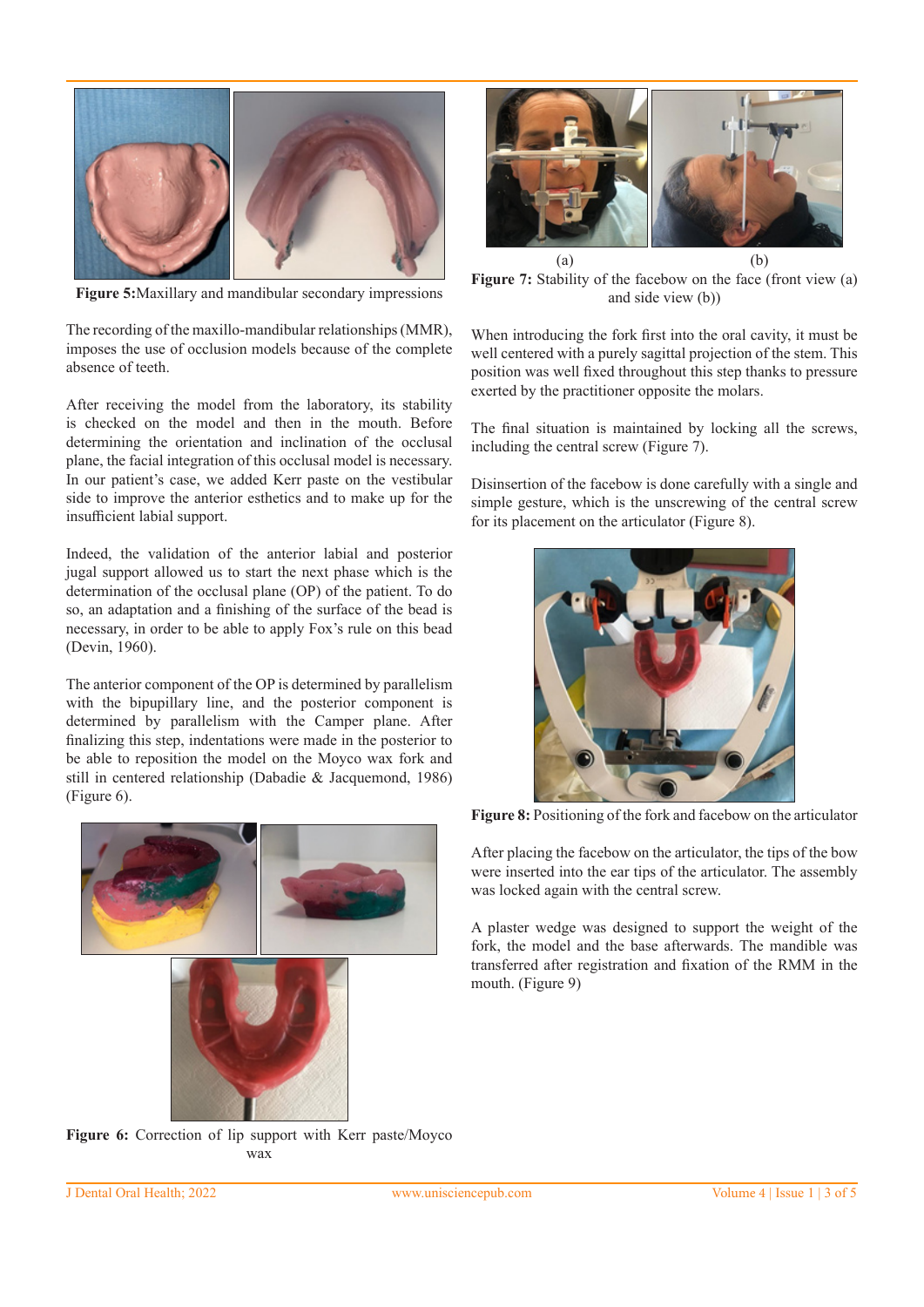

**Figure 9:** The transfer of the two models to the articulator (maxilla\* by facebow/mandible\*\* by RMM)

The choice of prosthetic teeth in a prosthesis influences the aesthetic appearance of the final result. This choice concerns the shape, the shade, the material and the dimensions. The dentist bases these choices on the sex, age and personality of each patient (Mariani & Pini, 1979).

In order to determine the shade of our patient's prosthetic teeth, we based ourselves on the triad "skin-eye-hair", in daylight, concerning the shape and diameter, we chose them according to the age and sex of the patient. All these personalized details were sent to the laboratory to make the wax-up (Lejoyeux et al., 1979).

The wax-up is sent by the laboratory for an esthetic and functional fitting. This allows us to validate the assembly, the occlusion and the aesthetics with the patient and his entourage. It is in this phase that the maximum of rectifications were made, in order to minimize the grievances after the final installation of the prosthesis (Perez et al., 2007).





**Figure 10:** Final result

The fitting of the polymerized prosthesis was successful (Figure 10).

Post-operative advice was given to the patient, emphasizing good hygiene, with adherence to check-up, balancing and follow-up sessions (Berteretche & Hüe, 2003).

## **Discussion**

Several prostheses are made around a pronounced labial frenum, resulting in a poorly adapted prosthesis, irritation of the mucosa and loss of surface area that could contribute to retention and stability (Ephros et al., 2015). Hence the interest of its surgical removal in a preventive or curative framework, this plastic surgery technique is called frenectomy (Prato et al., 1995).

There are several frenectomy techniques described in the literature. Miller's technique in 1985 for post orthodontic diastemas. Z-plasty is indicated in cases of hypertrophy of the frenulum with a low insertion, associated with an inter incisal diastema and in cases of a shallow vestibule. V-section frenectomy, used to enlarge localized areas such as brakes in the molar premolar region. Electrosurgery in the case of patients with hematological disorders, whose cold blade could interfere with hemostasis or in the case of non-cooperative patients. It offers the advantage of saving time without the need for sutures (Devishree et al., 2012).

Frenectomy is often associated with a vestibuloplasty, which is a mucogingival surgical procedure to deepen the vestibule (Bouchemit & Kuntz, 1997). But in our patient's case, there were no indications to do so, because we had enough bone crest height.

In order to perform a proper prosthetic rehabilitation, it is necessary to ensure that the operated tissue heals properly. There are two types of healing possible, depending on the type and extent of the surgery. First intention healing is the most sought after because it allows for faster repair and requires the edges to be sealed with hermetic sutures. Second intention healing is more time consuming and results from the difficulty of making hermetic sutures due to the loss of substance (Pierot, 2002).

Once the defects have been taken care of in the pre-prosthetic

J Dental Oral Health; 2022 www.unisciencepub.com Volume 4 | Issue 1 | 4 of 5